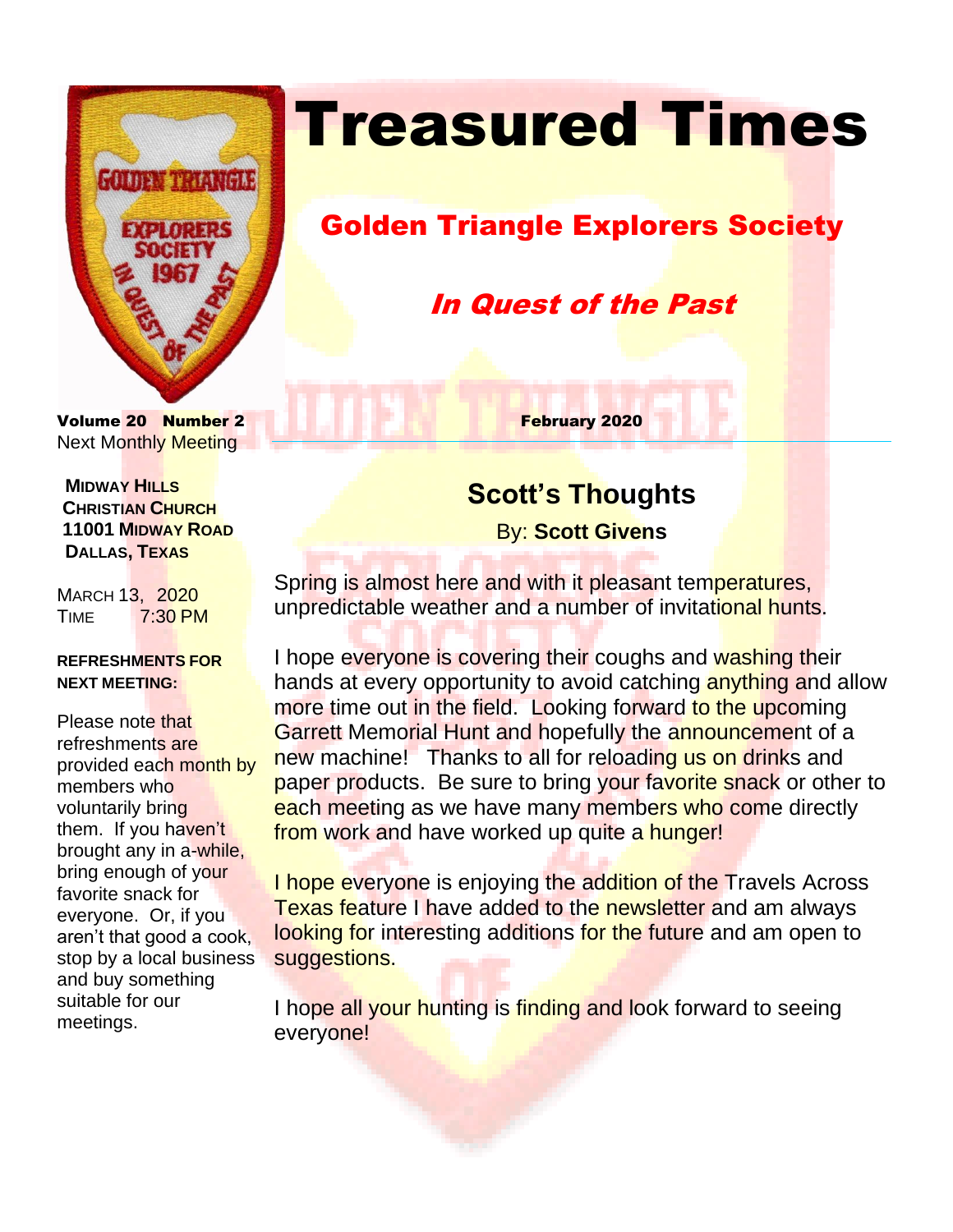#### **Future Monthly Meetings**

| March 13, 2020 | 7:30 |
|----------------|------|
| April 10, 2020 | 7:30 |
| May 15, 2020   | 7:30 |

#### **CLUB OFFICERS**

**PRESIDENT:** SCOTT G.

#### **VICE PRESIDENT:**  REGGIE C.

**Treasurer:**  FRANCINE B.

**SECRETARY:**  MARY P.

#### **OTHER CONTACTS**

**HUNT MASTER:** OPEN

**REFRESHMENTS CHAIR:** BILL A.

**NEWSLETTER EDITOR: OPEN** 

**WEBMASTER: JOHN B.**

**SEE YOUR MEMBER DIRECTORY FOR TELEPHONE NUMBERS**

#### MEMBER ADVERTISEMENTS

This space is reserved for free member ads. Do you have something you wish to sell or buy? Member ads, including pictures, will be printed as space allows.

### **2-20 GOLDEN TRIANGLE EXPLORERS SOCIETY MINUTES OF FEBRUARY 14, 2020 MEETING**

**By: Mary Penson**

**President Scott G called our February meeting to order.** 

We were glad to see Greg W, he brought a guest Ralph G. Mary's Sister, Rosie, visited with us.

Scott let us know Harold G is home and doing well. Greg W thanked us for the card.

Scott announced the upcoming open treasure hunts: Annual HARC Beach Hunt and TAMDC Satellite Hunt on February 29 in Houston TX. TAMDC Annual Convention and Silver Hunt March 13, 14 and 15 in Bryan, TX. Charles Garrett 4<sup>th</sup> Annual Memorial Hunt March 27, 28 and 29 in Canton, TX. Piney Woods Relic Hunt, May 9 in Longview TX.

Golden Triangle will be needing volunteers to help with our display and fund raiser at the TAMDC Convention. Scott is asking for display cases of your favorite finds to show at the convention. If you are not planning to go to Bryan and would like to have your cases displayed, someone will take them. Please make arrangements to have them transferred. Ed will bring our display to Bryan and bring it back. He is no longer able to store it for us. Mary and Bill will bring the fund raiser items.

Scott G has taken over the newsletter.

Jack L gave a quick update on the report he gave last month.

Reggie C brought up the idea of budgeting \$500 to help with monies spent by volunteers going to the Texas Association conventions. Motion was made and carried. We now have an up to \$500 Treasure Show Expense Fund.

Francie B read the treasurers report and made it available to the membership. It will be filed for audit. Francie told us of the Fund Raiser prizes and Door Prizes.

Mary P read the minutes of the January meeting, there were no additions or corrections. Ed B moved to accept them as read, Jack L seconded the motion.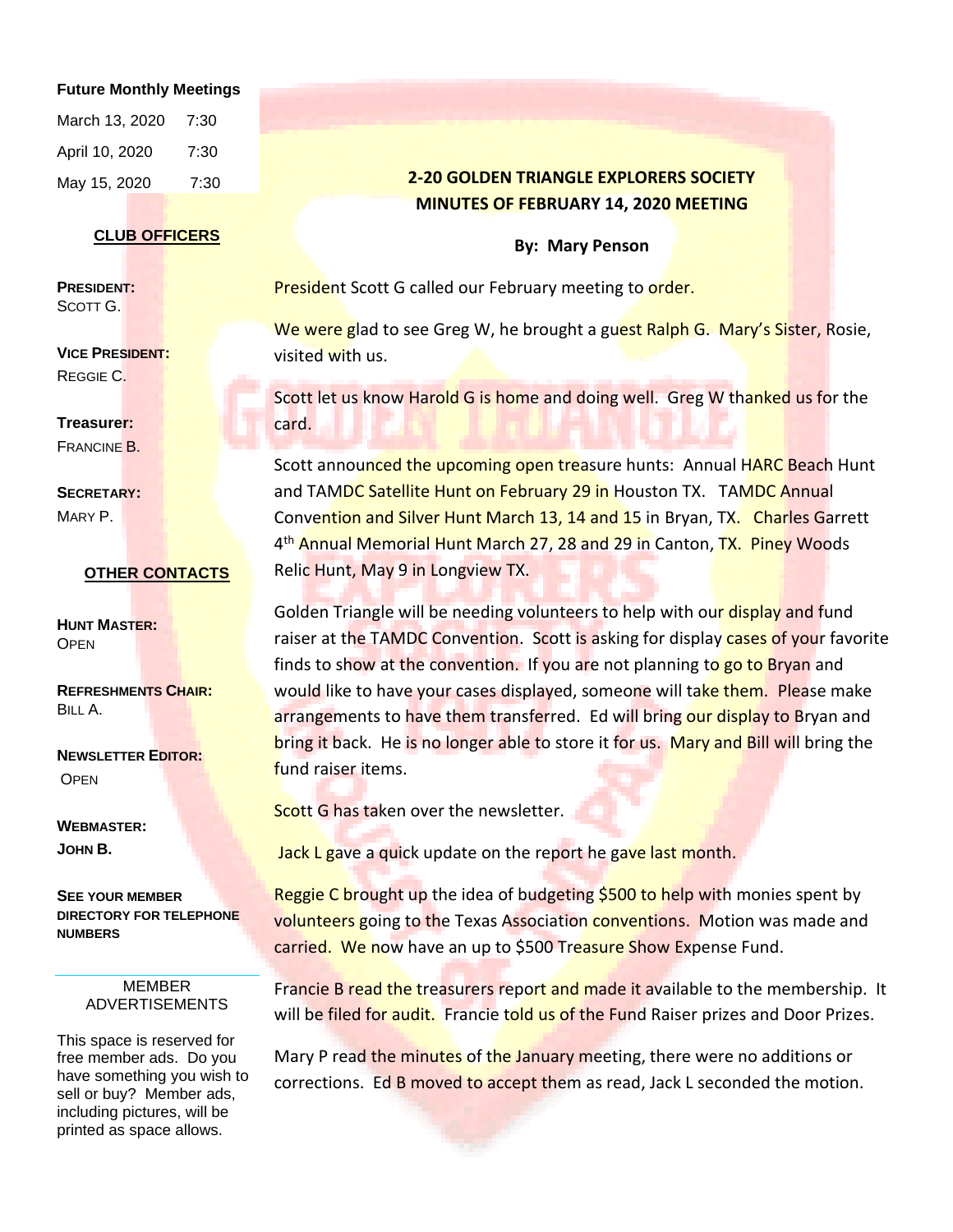Our speakers were members of the club telling stories of some very interesting finds that have been made.

Vote for FOM and buy Fund Raiser tickets.

We took a break and enjoyed snacks.

**Fund Raiser winners:** 1837 Large Cent – Frank M, 1880 Morgan Dollar – John B, I 1 oz. Silver Valentines Bar – Frank M Dunkin Donuts Gift Card - Frank L, Sonic Gift Card – Greg W

**Door Prize winners:** Door Prizes were Heart Shaped boxes of candy with a surprise. Winners: Steve J, Ruthie R, Bob S, Jack L and Guest Ralph G.



Find of the Month winners are listed in the newsletter.

Birthday/Anniversary - Steve J. Name Tag Winner - Ralph G.

Scott asked if there were any more announcements, hearing none he asked for a motion to adjourn. Reggie C made the motion. Andy B. seconded the motion. Meeting was adjourned.

## **FUNDRAISER PRIZES March 13th, 2020**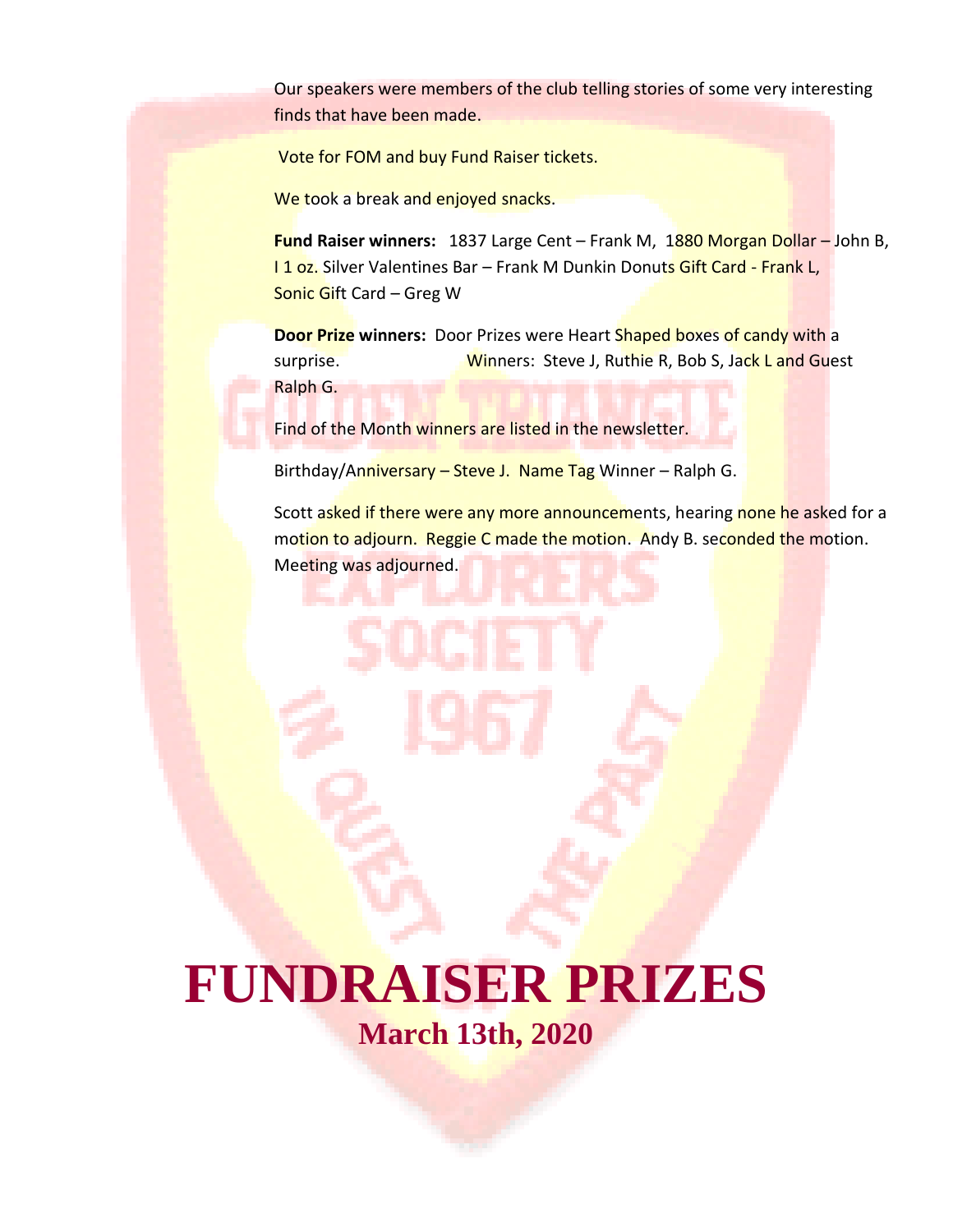

### *Finds of The Month*

| Coin | 1 <sup>st</sup> 1893 Indian Head Penny                                           | Scott G.      |
|------|----------------------------------------------------------------------------------|---------------|
|      | 2 <sup>nd</sup> Date? Indian Head Penny                                          | Reggie C.     |
|      | 3rd 1906 Indian Head Penny                                                       | Jack L.       |
|      |                                                                                  |               |
|      | $\mathbf{A}$ of $\mathbf{A}$ and $\mathbf{A}$ and $\mathbf{A}$ is $\mathbf{A}$ . | $\sim$ $\sim$ |

|  | Jewelry 1 <sup>st</sup> SterlingSilver Ring | Scott G.  |
|--|---------------------------------------------|-----------|
|  | $2nd$ .980 Silver Brooch                    | Reggie C. |
|  | 3rd Silver WOW Pin                          | Andy B.   |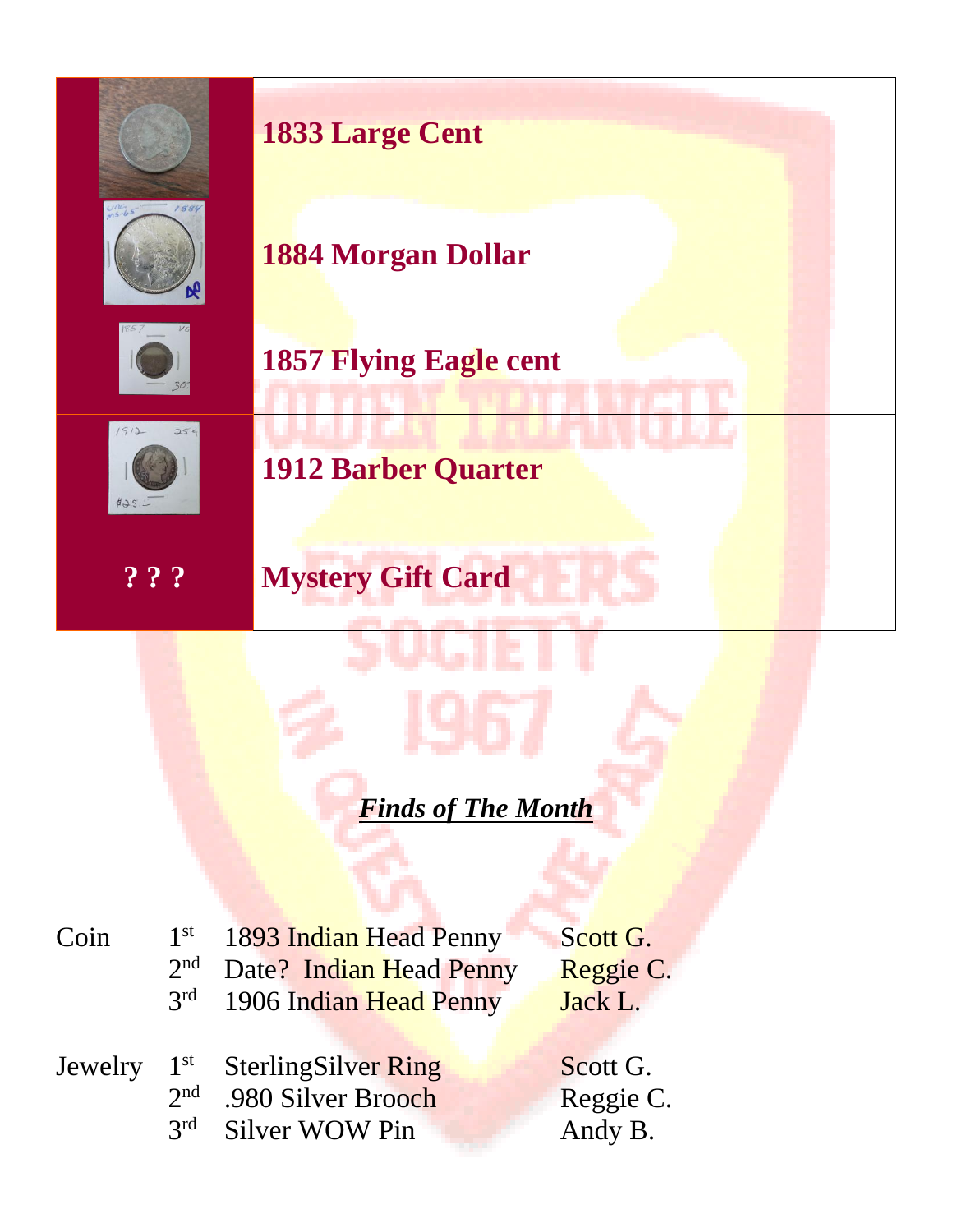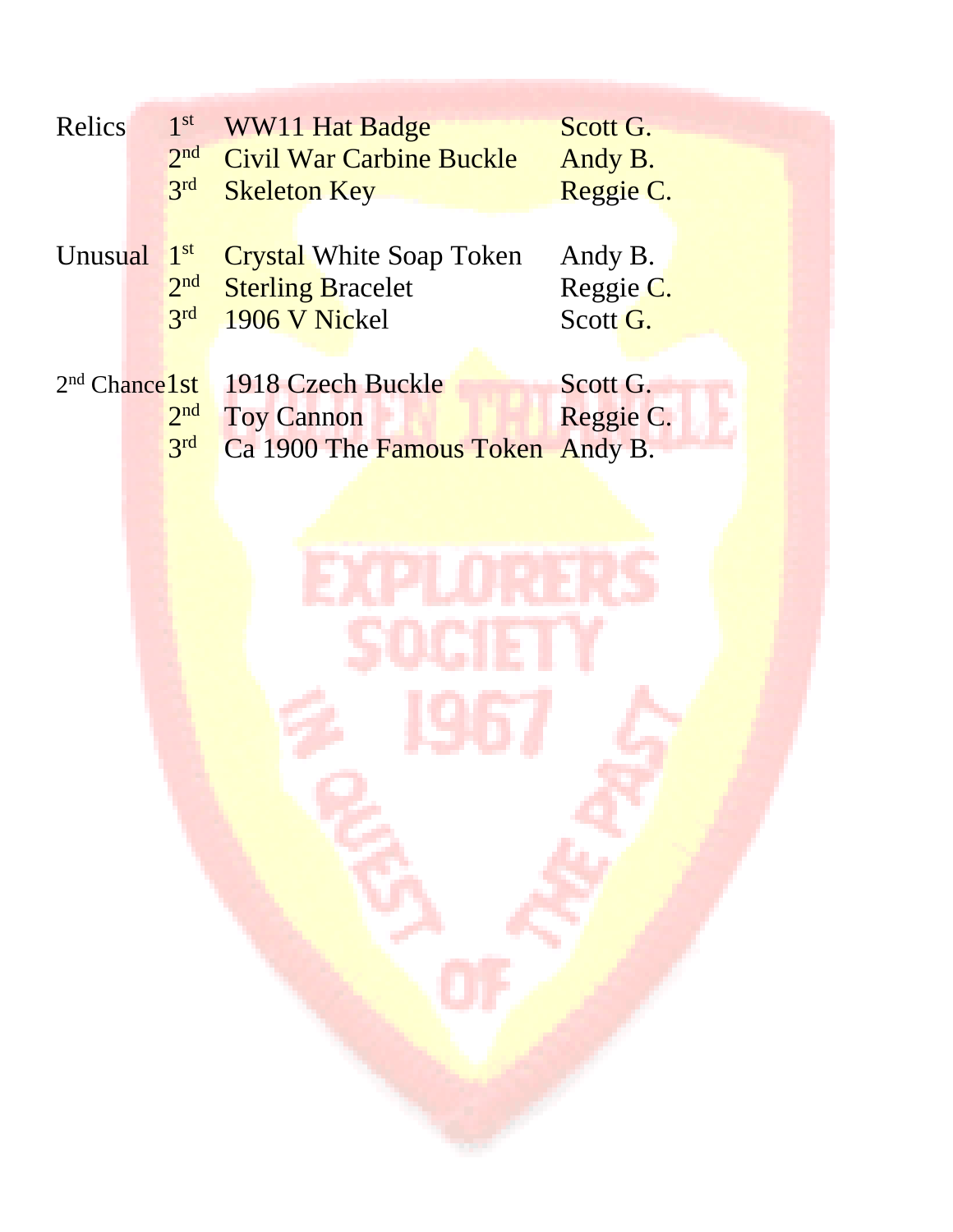### **Travels Across Texas**

**SAN ANGELO, TEXAS. San Angelo, the county seat of Tom Green County, is on U.S. highways 87, 67 and 277, State highways 208 and 126, Farm roads 584, 765, 1223, 388, and 853, and the Atchison, Topeka and Santa Fe Railway, 220 miles northwest of San Antonio, in the center of the county near the geographical center of the state. The history of the frontier town began in the late 1860s across the North Concho River from Fort Concho, which had been established in 1867. As an early frontier town, San Angelo was characterized by saloons, prostitution, and gambling. Officers of nearby Fort Concho would not leave the garrison after dark. Shortly after the fort was established, Bartholomew (Bart) J. DeWitt, the founder of San Angelo, bought 320 acres of land from Granville Sherwood for a dollar an acre and, over the river, established a trading post, which was later called Santa Angela. There are several stories as to how the town was named, including one in which it was named for DeWitt's sister-in-law, a nun in San Antonio. A local historian found that DeWitt named the town in memory of his wife, Carolina Angela, who died in 1866. The name had changed to San Angela by 1883, when application was made for a post office. The proposed name of San Angela was rejected because of the ungrammatical construction. The name should be Santa Angela or San Angelo. The latter was chosen[. Oscar Ruffini,](https://tshaonline.org/handbook/online/articles/fru09) the architect of many of the early business buildings in San Angelo, arrived in the town shortly after the flood of 1882, which destroyed the county courthouse in Ben Ficklin, the county seat. After the voters decided on San Angelo as the new county seat, Ruffini was asked to design and supervise the construction of the new county courthouse. Ruffini remained in San Angelo, where he was the architect of about forty buildings in the downtown area, some of which are still in use.**

**Contributing to the early growth of San Angelo were Fort Concho, an ample supply of water, [ranching,](https://tshaonline.org/handbook/online/articles/azr02) [agriculture,](https://tshaonline.org/handbook/online/articles/ama01) and the coming of the railroads. The fort brought a steady flow of money from the soldiers' pay, which in turn brought traders, merchants, and others who catered to the needs of the soldiers. The first legitimate business, a combination general store and saloon, was opened by William S. Veck. San Angelo was located at the juncture of the North, South, and Middle Concho rivers and was surrounded by farms on the east and ranches on the west. The town's economy, therefore, became more diversified than that of many other frontier settlements. During the cattle boom of the 1870s thousands of [longhorn cattle](https://tshaonline.org/handbook/online/articles/atl02) were watered and fed along the Concho rivers on their way to market. Richard F. Tankersley introduced cattle ranching on the South Concho as early as 1864. John Arden and [Joseph](https://tshaonline.org/handbook/online/articles/ftw01)  [Tweedy](https://tshaonline.org/handbook/online/articles/ftw01) introduced [sheep ranching](https://tshaonline.org/handbook/online/articles/aus01) in 1877. Arden drove his herd from California, and Tweedy drove his from near Fort Clark. San Angelo became a shipping center with the coming of the Santa Fe Railroad in 1888 and the Kansas City, Mexico and Orient in 1909. Further communication with the outside world was provided by the telegraph and telephone. The telegraph came with the establishment of Fort Concho. The San Angelo Telephone Company was established in 1899 by John, Jerry, and Lew Rust. In 1946**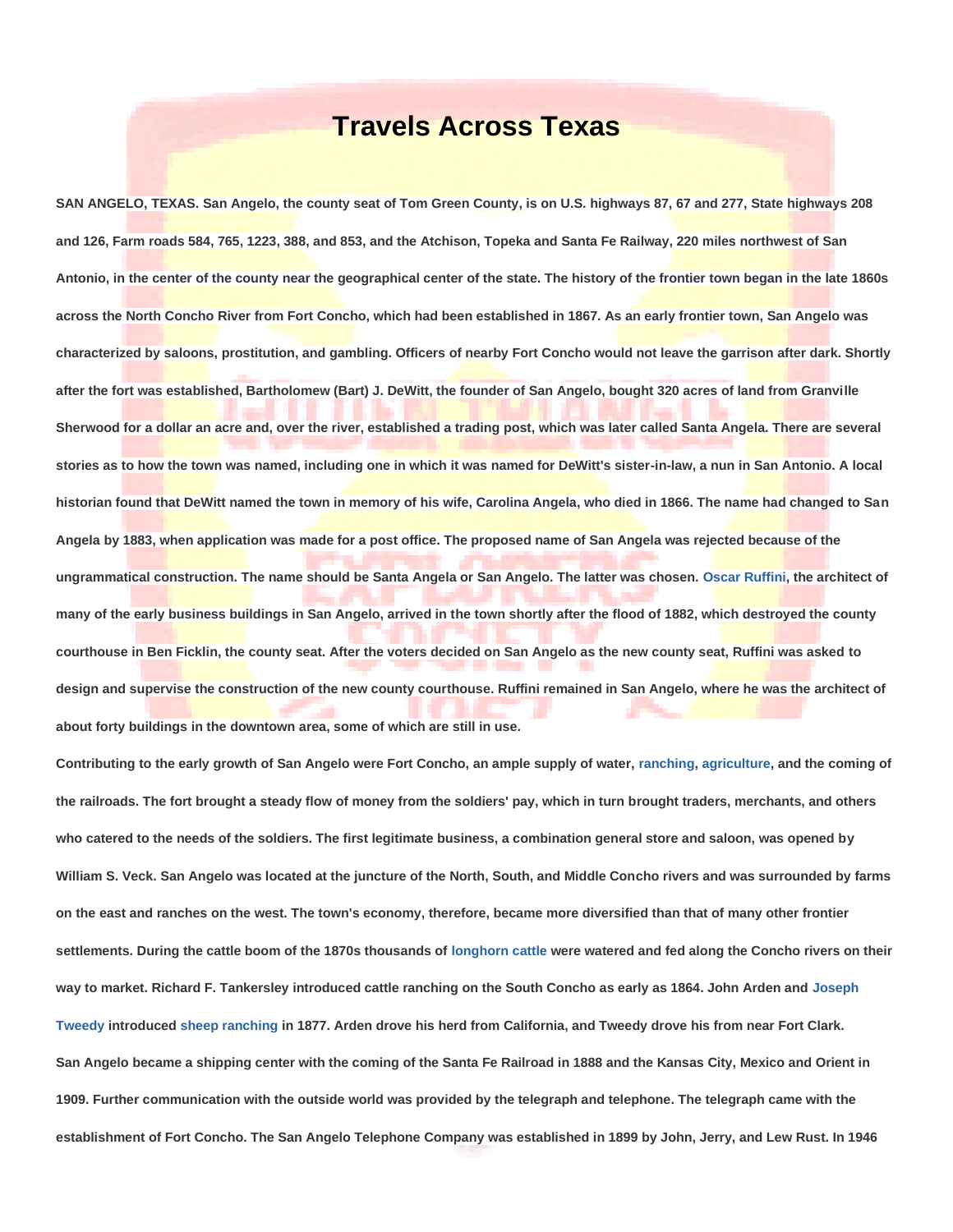**the company was sold to Southwestern Bell, which in turn was sold to General Telephone Company of the Southwest in 1953. By 1989 San Angelo was one of the regional headquarters of GTE, which employed about 2,400 people.**

**The town has been served by the news media since its beginning as the town "over the river." James Kibee was editor of the** *Concho Times* **from 1880 to 1884, when J. G. Murphy and W. A. Guthrie began publishing the San Angelo** *Standard***, acquired by Harte-Hanks in 1920 (***see* **[HARTE-HANKS COMMUNICATIONS\)](https://tshaonline.org/handbook/online/articles/ehh01). Radio station KGKL began broadcasting as early as 1924. In 1952 television station KGKL began operation. By 1989 there were eight radio stations and Simmons Cablevision, which offered thirty-five channels for 29,000 customers in San Angelo and the surrounding area.**

**Agriculture, ranching, and later th[e oil and gas industry](https://tshaonline.org/handbook/online/articles/doogz) became the most important factors in the economy. Wool growers, cattle ranchers, and the railroads combined to make San Angelo one of the leading cattle markets in Texas, the largest sheep market in the United States, and one of the leading inland wool and mohair markets in the nation. San Angelo has one of the most diverse industrial bases in Texas. More than 120 manufacturing companies produce a wide variety of products, including surgical sutures, denim jeans, iron and steel, and electronic and oilfield equipment. In 1991 the San Angelo labor force numbered approximately 37,216. The unemployment rate was 5.9 percent.**

**The first house of worship was an [adobe](https://tshaonline.org/handbook/online/articles/cmahf) building erected by the Catholic Church and replaced in 1883 by a stone structure. As late as 1880 the only Protestant minister for Tom Green County was James Walker, a black man from Kentucky. During the 1880s a number of Protestant churches were organized. The First Christian and the First Methodist churches were established in 1882 and the First Baptist Church in 1883. By 1989 San Angelo had more than 175 churches and one synagogue.**

**San Angelo had become a highly rated medical center by 1989. The first hospital was a post hospital constructed at Fort Concho in the 1870s. In 1910 St. John's Hospital and Health Center was founded by the [Sisters of Charity of the Incarnate Word](https://tshaonline.org/handbook/online/articles/ixs02) of San Antonio, making it the oldest nonmilitary hospital in West Texas. In 1912 the state legislature established the State Tuberculosis Sanatorium, which became the McKnight State Sanatorium in 1950. The [Shannon Medical Center,](https://tshaonline.org/handbook/online/articles/sbs09) founded in 1932 by the estate of Margaret Shannon and including the Shannon West Texas Memorial Hospital and the Medical Plaza, is the largest acute-care facility in the region. The Angelo Community Hospital, a locally owned nonprofit institution organized in 1929, provides a wide range of medical services. The River Crest Hospital, opened in 1988, provides psychiatric and chemical dependency care and specialized services for adolescents, adults, and families. The Baptist Memorial Geriatric Hospital is the only geriatric hospital in West Texas providing longterm care. The West Texas Rehabilitation Center is a private, nonprofit institution that provides outpatient treatment for the handicapped. San Angelo also has become widely known as a retirement center. In 1989 four communities offered low-maintenance residences.**

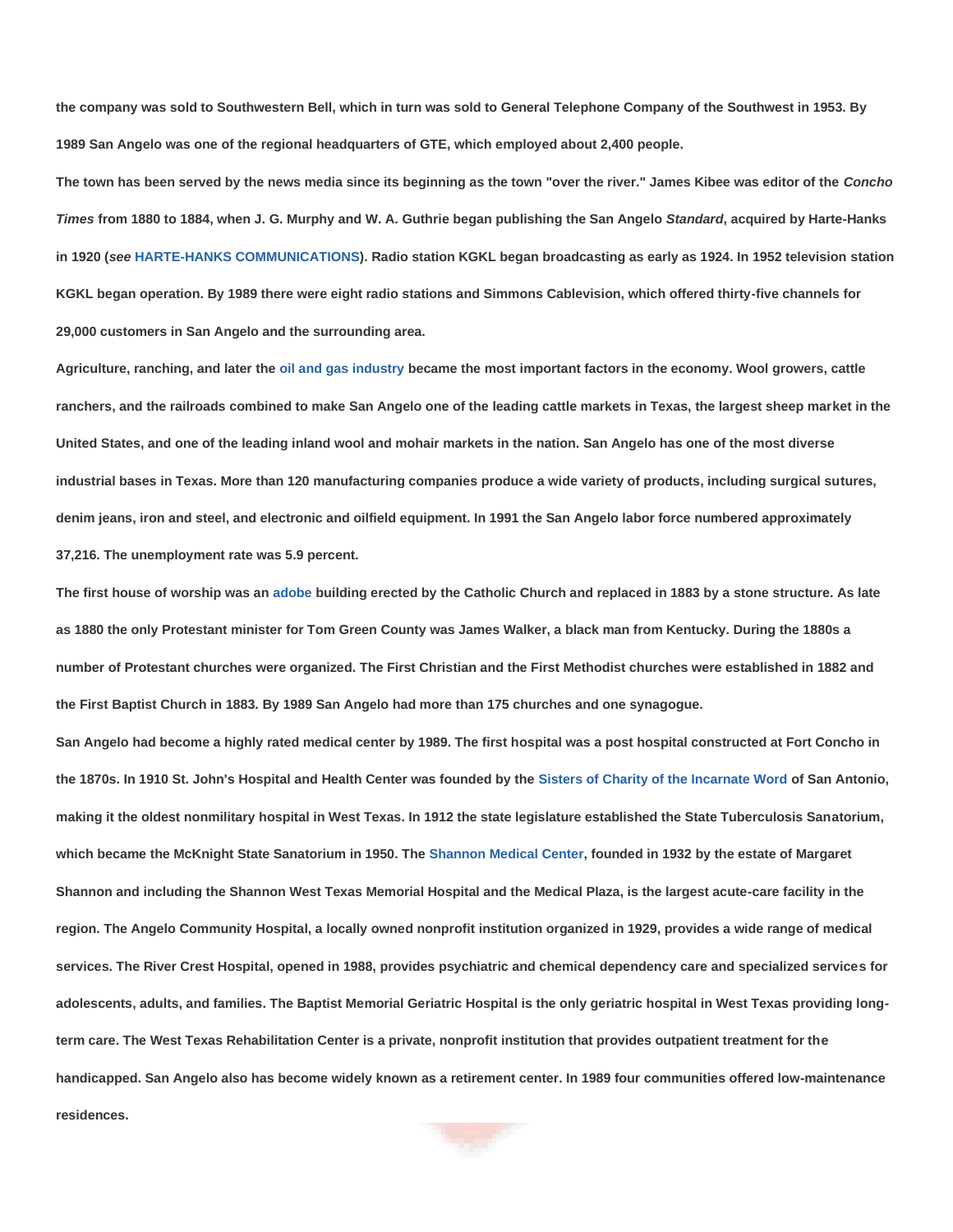**After incorporating in 1903, San Angelo was able to establish a city-controlled educational system designed to improve its schools. [Mexican Americans](https://tshaonline.org/handbook/online/articles/pqmue) protested the inferior education that their children received in segregated schools by completely boycotting the Mexican-American schools in 1910–11 and 1914–15. Nevertheless, San Angelo schools remained segregated for many years. In 1989 the San Angelo Independent School District operated twenty-one elementary schools, four junior high schools, two senior high schools, and one school for special education. San Angelo College, established in 1928, became an accredited senior college in 1965. In 1990 Angelo State University, with an enrollment of about 6,000 students, offered forty-two undergraduate and nineteen graduate programs.**

**Fort Concho was one of the best preserved frontier forts in the United States in 1990. It has been declared a National Historical Landmark. In 1940 the United States War Department selected San Angelo as the location for Goodfellow Air Field. In 1958 the air force changed its function from air training command to United States Air Force Security Service, offering intelligence training courses to all branches of the military. [Goodfellow Air Force Base](https://tshaonline.org/handbook/online/articles/qbg01) also became the home of the \$100 million Strategic Air Command long-range radar unit.**

**In 1920 the population of San Angelo was 10,050. Between 1920 and 1930 the population doubled to 25,308, and by 1950 the number of residents had doubled again to 52,093. The increase between 1920 and 1930 can be attributed in part to the oil boom accompanying the opening of the Permian Basin oilfield in 1923. The huge increase in the 1940s came with the establishment of Goodfellow Air Field. The population increased from 52,093 in 1950 to 73,240 in 1980. In 1990 the population was 84,474. In 2000 the population was 88,439.**

#### **BIBLIOGRAPHY:**

**Rose Austin,** *Early History of San Angelo* **(San Angelo, n.d). Arnoldo De León, "Blowout 1910 Style: A Chicano School Boycott in West Texas,"** *Texana* **12 (1974). Escal F. Duke, "A Population Study of Tom Green County, 1880," West Texas Historical Association**  *Year Book* **52 (1976). Susan Miles, "Before the Flood: 1867–1882,"** *Edwards Plateau Historian* **2 (1966).**